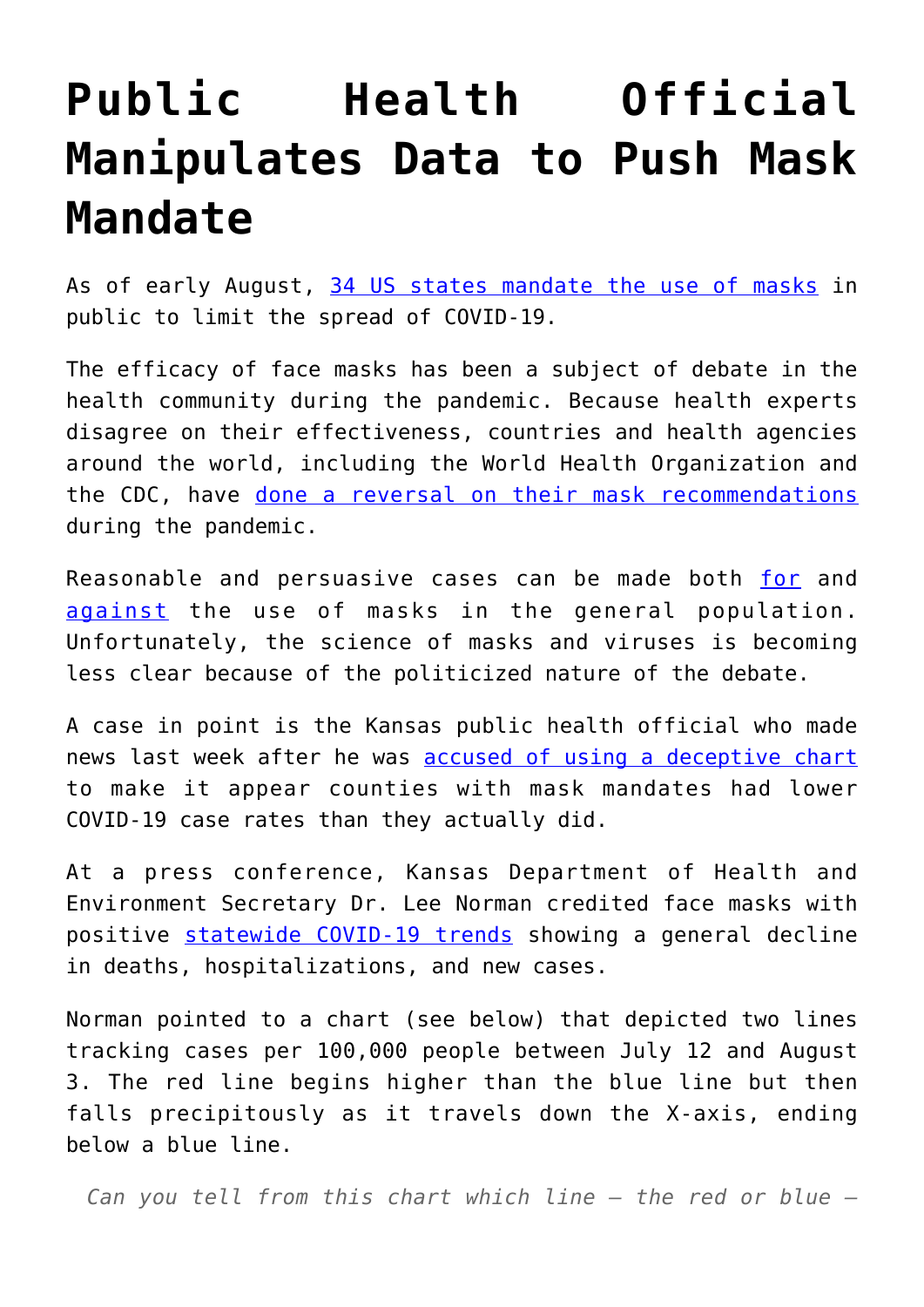*had a higher 7-day rolling average of COVID-19 cases/Per 100k as of Aug. 1?*

*The red = counties in Kansas with mask mandates.*

*The blue = counties in Kansas without mask mandates. [pic.twitter.com/verLhnni1K](https://t.co/verLhnni1K)*

*— Jon Miltimore (Parler: @Miltimore79) (@miltimore79) [August](https://twitter.com/miltimore79/status/1293274454618001409?ref_src=twsrc%5Etfw) [11, 2020](https://twitter.com/miltimore79/status/1293274454618001409?ref_src=twsrc%5Etfw)*

Norman explains that the red line represented the 15 counties with mask mandates, which account for two thirds of the state's population. The flat blue line represented the remaining 90 counties, which had no mask mandates in place.

"All of the improvement in case development comes from those counties wearing masks," Norman said.

The results are clear, Norman claimed. The red line shows reduction. The blue line is flat. Kansas's real-life experiment showed that masks work.

It didn't take long for people to realize something wasn't quite right, however. The blue line and the red line were not on the same axis.

This gave the impression that counties with mask mandates in place had fewer daily cases than counties without mask mandates. This is not the case, however. In reality, counties with masks mandates have far *higher* daily COVID-19 cases than counties without mask mandates.

If the trends are depicted on the same axis, the blue and red lines look like this.

*This is how the blue and red line look on the same axis. Doesn't make the same impression, does it?*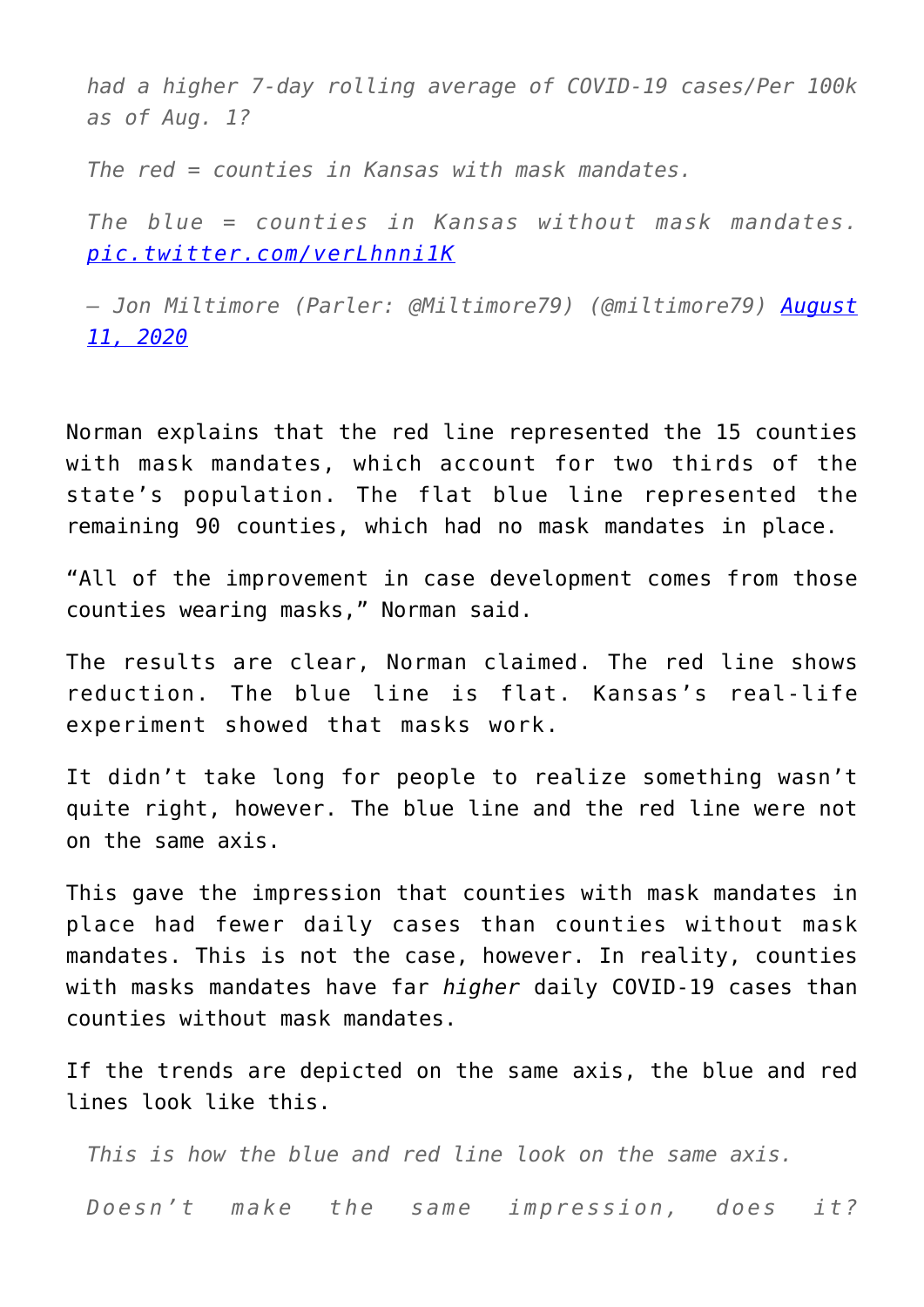*[pic.twitter.com/1rIHjE2fcY](https://t.co/1rIHjE2fcY)*

*— Jon Miltimore (Parler: @Miltimore79) (@miltimore79) [August](https://twitter.com/miltimore79/status/1293279826640547840?ref_src=twsrc%5Etfw) [11, 2020](https://twitter.com/miltimore79/status/1293279826640547840?ref_src=twsrc%5Etfw)*

Many Kansans were not pleased with the trickery.

Kansas Policy Institute expert Michael Austin told local media that the chart clearly gives a false impression.

"It has nothing to do about whether masks are effective or not. [It's about] making sure Kansans can make sound conclusions from accurate information," Austin [said.](https://www.kwch.com/2020/08/10/kdhe-says-covid-19-mask-graph-used-last-week-was-accurate-despite-claims-it-was-misleading/) "And unfortunately, the chart that was shown prior in the week strongly suggested that counties that had followed Dr. Norman's mask order outperformed counties that did not, and that was most certainly not true."

Twitter was less diplomatic.

*COVID fraud in Kansas: [@KDHE](https://twitter.com/KDHE?ref_src=twsrc%5Etfw) [@SecNorman](https://twitter.com/SecNorman?ref_src=twsrc%5Etfw) doctored graph and released false statement to justify mask order.[@GovLauraKelly](https://twitter.com/GovLauraKelly?ref_src=twsrc%5Etfw), you are going to pay the price for this.<https://t.co/Nb1bOBBo27>*

*— Dr. Milton Wolf (@MiltonWolfMD) [August 8, 2020](https://twitter.com/MiltonWolfMD/status/1292108425133010946?ref_src=twsrc%5Etfw)*

## *HOW TO LIE WITH CHARTS: KANSAS EDITION*

*this is literal fraud. they just used this chart to support a mask mandate.*

*but it shows the masked counties on a different axis with a different scale.*

*they are higher, not lower.*

*there was no good reason to do this.*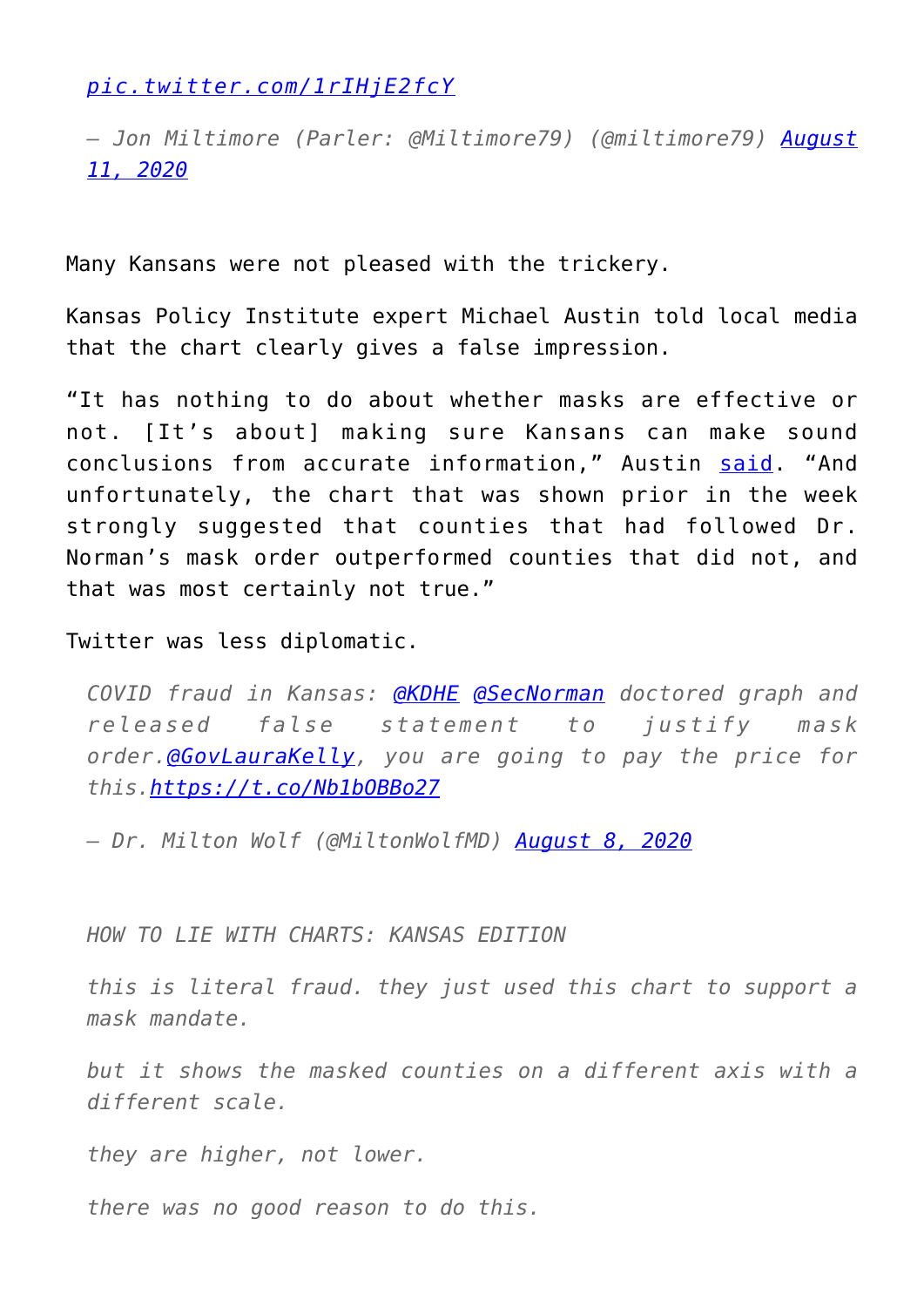*it's just lying<https://t.co/ikCfTiUBlF>*

*— el gato malo (@boriquagato) [August 8, 2020](https://twitter.com/boriquagato/status/1292116160859840512?ref_src=twsrc%5Etfw)*

The chart *is* deceptive.

Worse, Norman also failed to note that the lines were on different axes until a reporter asked if the blue line "would get below the red line" if those counties passed mask mandates, which prompted Norman to mumble about different metrics and then admit that counties without mask mandates have lower case rates.

"The trend line is what I really want to focus on," Norman said.

The deception prompted [a non-apology](https://www.cbs19news.com/story/42475870/kansas-reports-1092-new-covid19-cases-7-more-deaths-since-friday) from the Kansas Department of Health and Environment: "Yes, the axes are labelled differently … we recognize that it was a complex graph and may not have easily been understood and easily misinterpreted."

Dr. Norman, meanwhile, vowed to do better next time.

"I'll learn from that and try to [be] clearer next time," he [said](https://www.kwch.com/2020/08/10/kdhe-says-covid-19-mask-graph-used-last-week-was-accurate-despite-claims-it-was-misleading/) following criticism from lawmakers.

The episode is unfortunate because it further clouds the science and erodes trust in the medical experts individuals rely on to make informed decisions.

It's also ironic, because the controversy overshadowed the state's positive data, which suggests masks may be working in Kansas. The chart may have been deceptive, but the data is correct and shows a 34 percent drop in COVID cases in counties with mandates in place.

It's quite possible that drop is linked to county orders mandating the use of masks. Then again, the order may have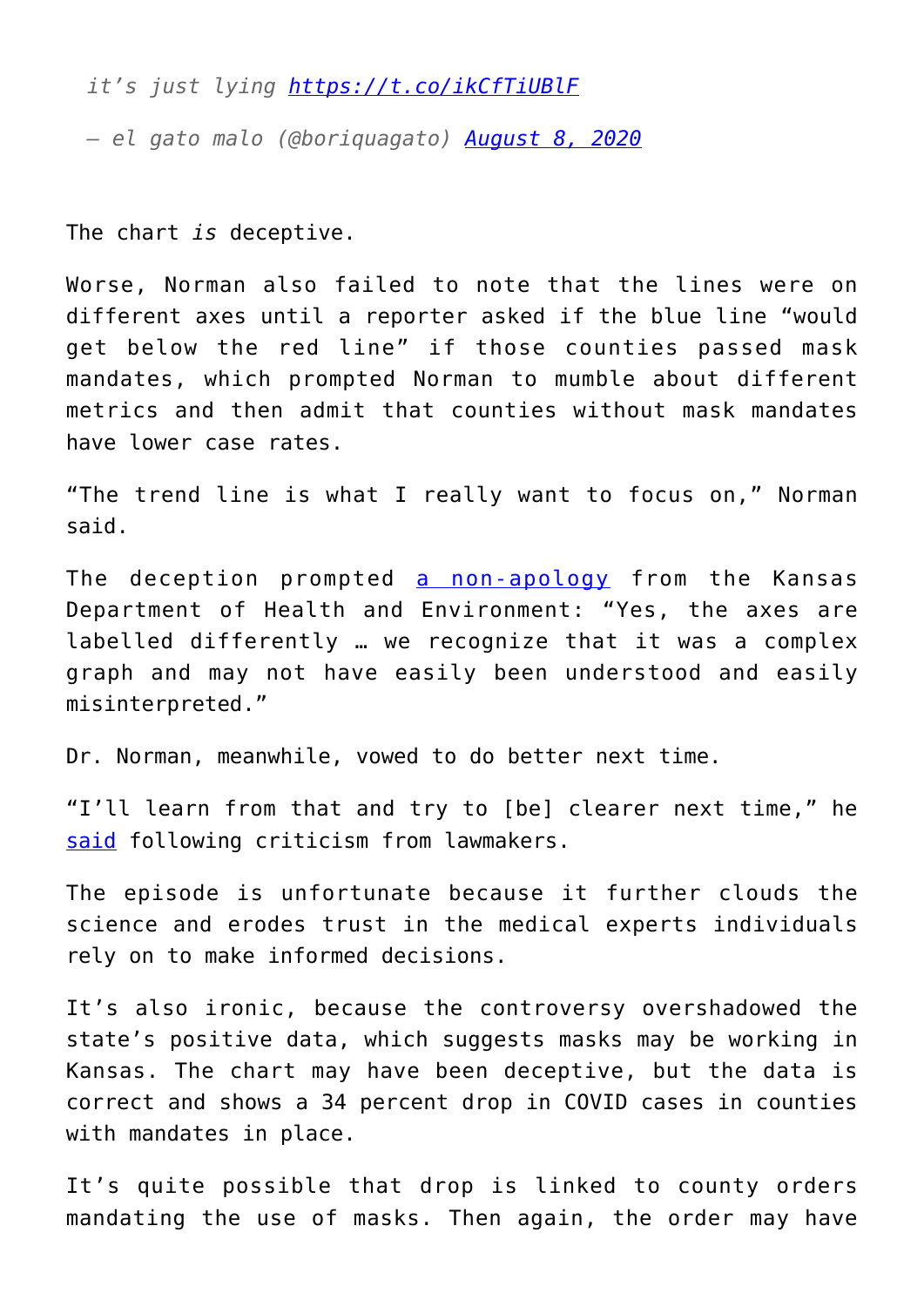nothing to do with the drop. Correlation, we know, doesn't equal causation. If it did, [the surge in COVID-19 cases in](https://justthenews.com/politics-policy/coronavirus/one-month-after-statewide-mask-mandate-california-daily-case-average) [California](https://justthenews.com/politics-policy/coronavirus/one-month-after-statewide-mask-mandate-california-daily-case-average) following its mask order would be "proof" that masks increase transmission rates.

But science doesn't work that way (at least it shouldn't), and Dr. Norman knows this.

Maybe masks are an effective way to curb transmission of the coronavirus, or maybe it's largely ineffective or even harmful, like the Surgeon General stated back in March. The truth is we don't yet know.

What's clear, [as I noted last week](https://fee.org/articles/europes-top-health-officials-say-masks-arent-helpful-in-beating-covid-19/), is that the top physicians and public health experts on the planet can't decide if face coverings help reduce the spread of COVID-19.

In light of this, it seems both reasonable and prudent that public health officials should focus less on forcing people to "mask-up" and more on developing clear and compelling research which will allow individuals to make informed and free decisions.

This, after all, is the traditional role of public health: inform people and let them choose.

Allowing individuals to choose instead of collective bodies is the proper and more effective approach, because, as the great economist [Ludwig von Mises](https://fee.org/resources/ludwig-von-mises/) reminded us, individuals are the source of all rational decision-making.

"All rational action is in the first place individual action," Mises wrote in *[Socialism: An Economic and Sociological](https://mises.org/library/socialism-economic-and-sociological-analysis) [Analysis](https://mises.org/library/socialism-economic-and-sociological-analysis).* "Only the individual thinks. Only the individual reasons. Only the individual acts."

Mask orders aren't just about public health. They are a microcosm of a larger friction at work in our society: *who gets to plan our lives, individuals or the collective?*